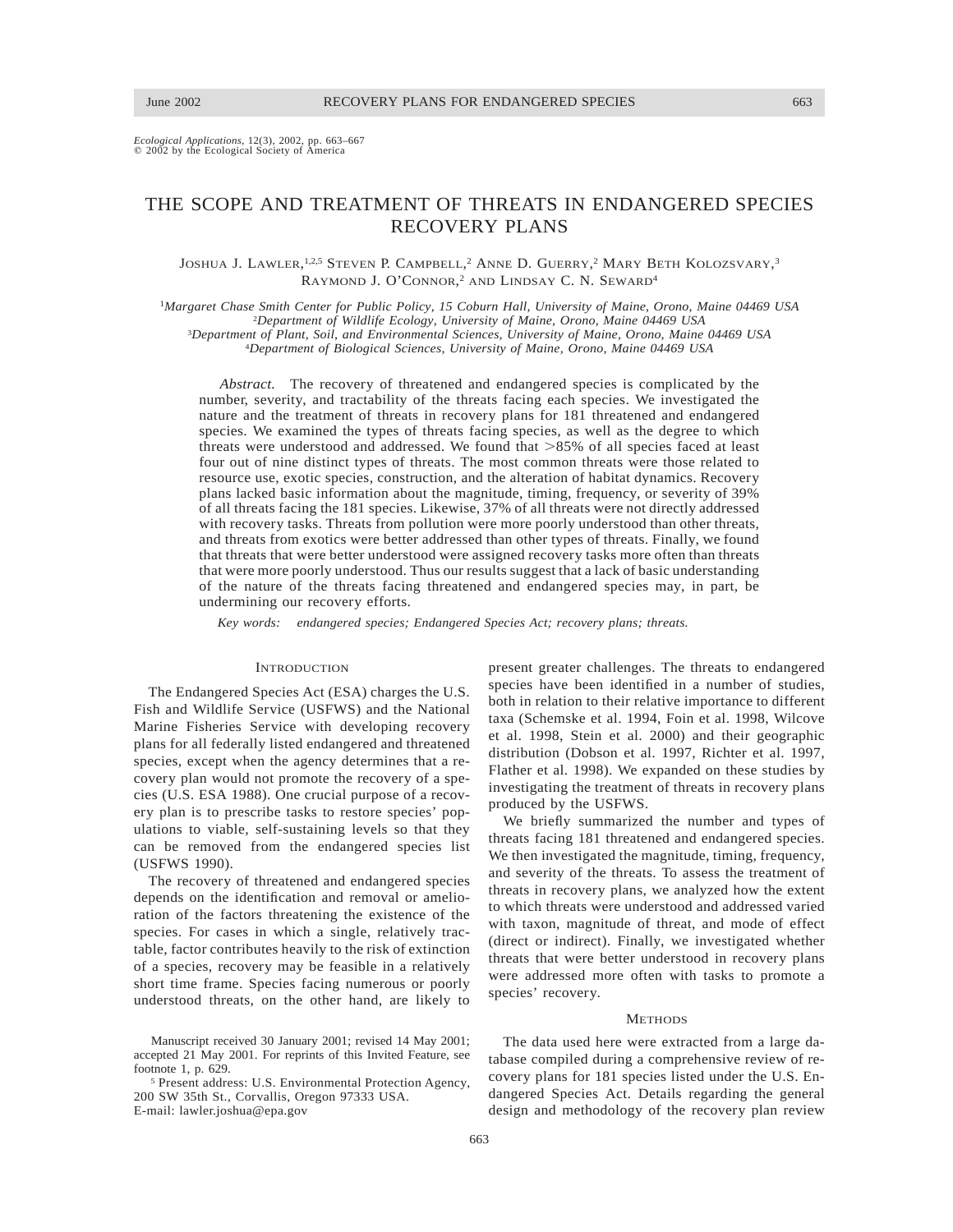| Types of specific<br>threats           | Specific threats                                                                                                                                          | Percentage<br>of species |
|----------------------------------------|-----------------------------------------------------------------------------------------------------------------------------------------------------------|--------------------------|
| Resource use                           | timber, ore, oil and gas, grazing, fishing and hunting, collection, other re-<br>source use                                                               | 80                       |
| Exotic species                         | competition, predation, parasitism, pathogens, disease vector, habitat modifi-<br>cation, other effects of exotic species                                 | 73                       |
| Construction                           | commercial, urban/suburban, rural, utilities, roads, other construction                                                                                   | 71                       |
| Altered habitat dynamics               | successional change, fire regimes, hydrodynamic regimes, agricultural re-<br>gimes, other altered habitat dynamics                                        | 70                       |
| Agriculture                            | dryland herbaceous, irrigated herbaceous, dryland woody plants, irrigated<br>woody plants, silviculture, aquaculture, other agriculture                   | 48                       |
| Species interactions (non-<br>exotics) | competition, predation, parasitism, prey, pathogen, other species interactions                                                                            | 46                       |
| Pollution                              | water point source, water nonpoint source, air point source, air nonpoint<br>source, deposition, solid waste, toxins, acid precipitation, other pollution | 44                       |
| Water diversions                       | dams, irrigation, flood control, groundwater extraction, wetland fill, dredg-<br>ing, other water diversions                                              | 41                       |
| Other factors                          | inbreeding depression, climate change, weather extremes, catastrophes, all<br>other threats                                                               | 62                       |

TABLE 1. Threats to 181 threatened and endangered species as listed in a sample of USFWS recovery plans.

*Notes:* Recovery plans were evaluated to determine which of the 59 threats listed in the middle column affected each species. The first column lists nine categories into which the 59 threats were grouped. The third column lists the percentage of species that faced at least one threat in each of the nine categories. The percentages in the right-most column do not sum to 100% because species often faced threats in multiple categories.

project are presented in Hoekstra et al. (2002). For each analysis described, we reference the unique alphanumeric codes that identify the specific columns of data extracted from the project database.

To describe the threats facing threatened and endangered species, evaluators recorded whether or not each species was affected by each of 59 threats (column M), which were aggregated into nine broader categories: resource use, exotic species, construction, altered habitat dynamics, (non-exotic) species interactions, agriculture, pollution, water diversions, and ''other factors'' (Table 1). Several of our analyses were based on these nine broad categories in lieu of the 59 individual threats. Hereafter, the 59 threats will be called ''threats'' and the nine categories will be referred to as ''types of threats.'' We tallied the percentage of the 181 species that faced at least one threat in each of the types of threats. We also counted the number of types of threats faced by each species. We compared the number of types of threats faced by plants and animals with a *t* test, and the number of types of threats faced by four different animal taxa (birds, fish, mammals, and invertebrates) with ANOVA. All analyses by animal taxon were done with these four taxa.

We investigated the nature of the threats facing threatened and endangered species with respect to their magnitude, timing, frequency, and severity. Evaluators classified the magnitude of each threat facing a species as either major or minor (col. P). This general classification attempted to describe the overall danger that a particular threat posed to a species. The timing of threats was coded as historic, current, anticipated, or multiple (a threat occurring over any combination of these time frames; col. Q). The frequency of threats was classified as one-time or chronic (col. R). Finally,

the severity of each threat when it affected the species was classified as light, moderate, or intense (col. S). Although assessing the nature of threats clearly involves a certain degree of subjectivity, several steps were taken in the creation and use of the evaluation instrument to minimize such effects (see Hoekstra et al. 2002).

We also examined whether threats facing particular taxa or particular types of threats were disproportionately lacking information about their nature (i.e., magnitude, timing, frequency, and severity). For each species, we compiled the percentage of threats with complete information and used this as a response variable. Likewise, we compiled the percentage of threats with complete information for each of the nine types of threats for each species and used this as a response variable. Because the latter approach leads to a lack of independence among threat types, we calculated Spearman correlation coefficients for all pairs of threat types to assess the degree of dependence. Significant differences in the percentage of threats with complete information across the nine threat types suggest that some types of threats are intrinsically difficult to document. In contrast, significant correlations among threat types suggest that some plans are better documented, in general. We compared percentages both across taxa and across the nine types of threats, using Kruskal-Wallis tests.

We then investigated whether the extent to which different types of threats were addressed varied with the nature of the threat. Recovery plans typically define a series of numbered ''recovery tasks'' or actions to be implemented for the recovery of the species. These tasks should, in part, be designed to eliminate or ameliorate the threats facing the species. To assess whether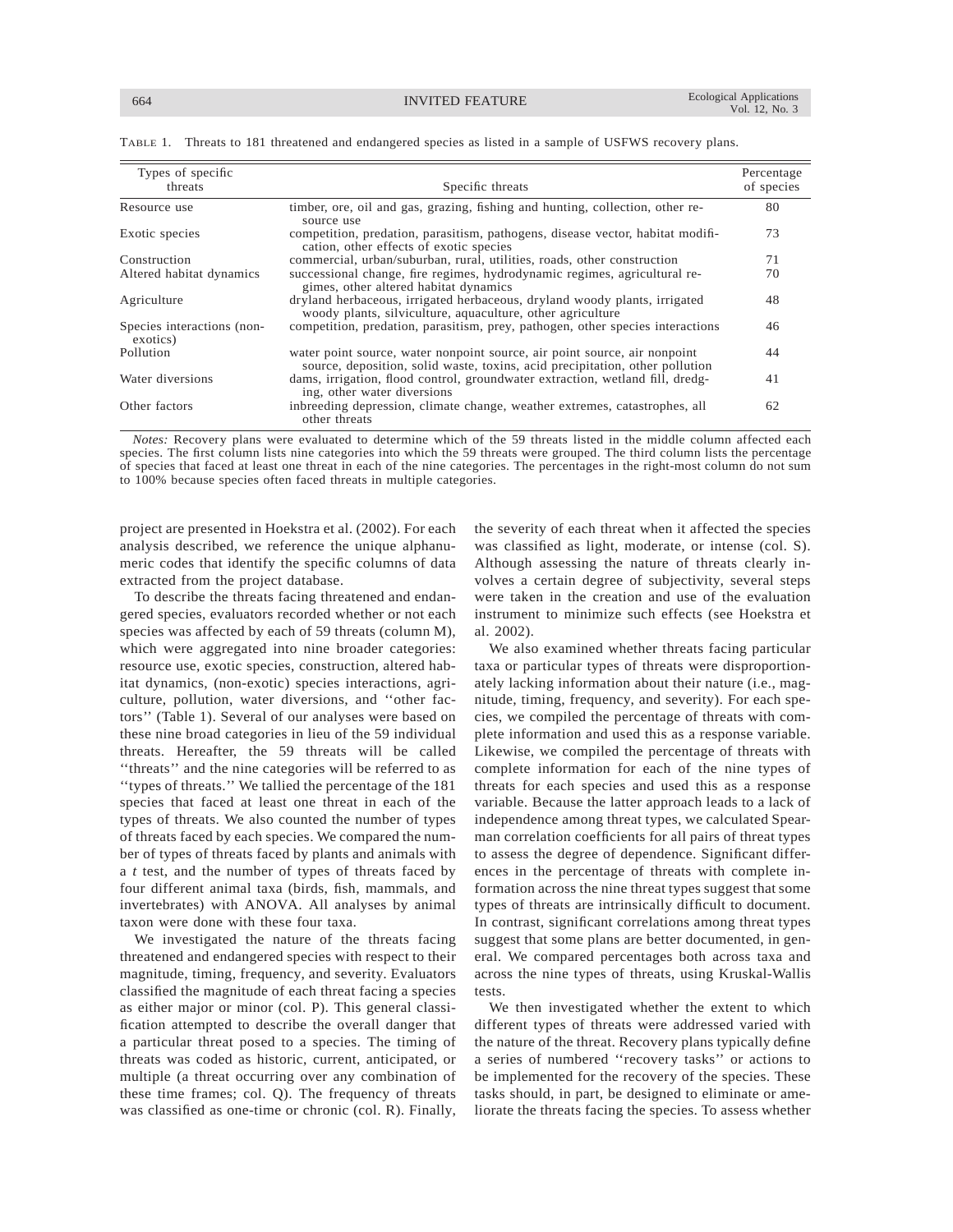FIG. 1. The distribution of the number of different types of threats faced by threatened and endangered species, as identified by recovery plans. Species faced from one to nine different types of threats (see Table 1). The gray bars represent the number of all threats to threatened and endangered species, and the black bars represent the number of threats that were considered to have a major impact on the species.



threats were addressed with tasks, for each species, we calculated the percentage of threats with which a recovery task was directly associated (col. X). We compared the degree to which (1) major vs. minor threats, (2) direct vs. indirect threats (col. U), (3) different taxa, and (4) different types of threats were addressed with recovery tasks. For the comparison of major to minor threats, for each species, we computed the percentage of major and minor threats for which no recovery tasks were designated. We then tested the within-species differences in percentages with a Wilcoxon signed-ranks test. The comparison of the degree to which direct and indirect threats were addressed was done similarly. Using Kruskal-Wallis tests, we compared the percentages of threats addressed for each species both across taxa and across the nine types of threats. Again, because testing across threat types might not have provided independent samples, we computed Spearman correlation coefficients for the percentages of threats addressed in all pairs of threat types. If strong correlations existed between the percentages of threats addressed in each threat type, we would conclude that some recovery plan authors are more thorough or proactive than others, or that some species (i.e., higher profile species) are generally better addressed.

Finally, we tested whether threats that are better documented in recovery plans (i.e., threats with complete information in our analysis) are addressed with recovery tasks more often than threats that are more poorly documented. We used  $\chi^2$  tests to test for this association among all threats, and for each of the nine types of threats individually.

## RESULTS

## *The threats*

Approximately 85% of all species faced at least four out of nine different types of threats, two or more of which were considered to be major (Fig. 1). Plants faced fewer threats than did animals (on average, one less threat;  $t = -3.4831$ , df = 179,  $P < 0.001$ ), but there were no differences in the number of threats among animal taxa ( $F = 0.143$ , df = 94,  $P = 0.706$ ). The most prevalent threats were those related to resource use, exotic species, construction, and changes

in habitat dynamics (Table 1), respectively threatening 80%, 73%, 71%, and 70% of all species examined.

# *Nature of threats*

We tallied a total of 1928 threats affecting the 181 species reviewed. Examining the magnitude, timing, frequency, and severity of each of the 1928 threats showed that most threats were major (49%), chronic (76%), occurred in multiple time frames (63%), and were intense when they did occur (44%). However, 39% of all threats were lacking information about at least one of four aspects of their nature (magnitude, timing, frequency, or severity). More was known about the timing of threats (5% lacked information) than about the severity of threats (30% lacked information).

Although we found no difference in the degree to which threats were understood for different taxa (plants vs. animals, Kruskal-Wallis  $\chi^2 = 1.55$ , df = 1, *P* = 0.214; across four animal taxa, Kruskal-Wallis  $\chi^2$  = 5.26,  $df = 3$ ,  $P = 0.137$ ), the nine types of threats were differentially understood. Threats related to pollution, species interactions, and ''other factors'' were less well understood than were threats related to construction, agriculture, and exotics. These differences appeared to be statistically significant (Kruskal-Wallis  $\chi^2 = 26.21$ ,  $df = 8$ ,  $P = 0.001$ ). However, our correlation analysis indicated that of the 36 pairs of threat types, 89% were significantly correlated  $(P < 0.05)$ , with correlation coefficients that ranged from 0.30 to 0.71 (81% of all pairs had correlation coefficients  $\geq$  0.40). These results suggest that pollution and species interactions may be more poorly understood than other types of threats, but some plans were generally better documented than others.

# *Addressing threats*

Of all threats identified in recovery plans, 37% did not have associated recovery tasks. We found that major threats were addressed with recovery tasks more often than minor threats (Wilcoxon signed-ranks test *Z*  $= -3.10, P = 0.001$ ; nonetheless, 33% of all major threats were not directly addressed with a recovery task. Of all threats, 34% were direct, 20% were indirect, and 37% were considered to affect the species both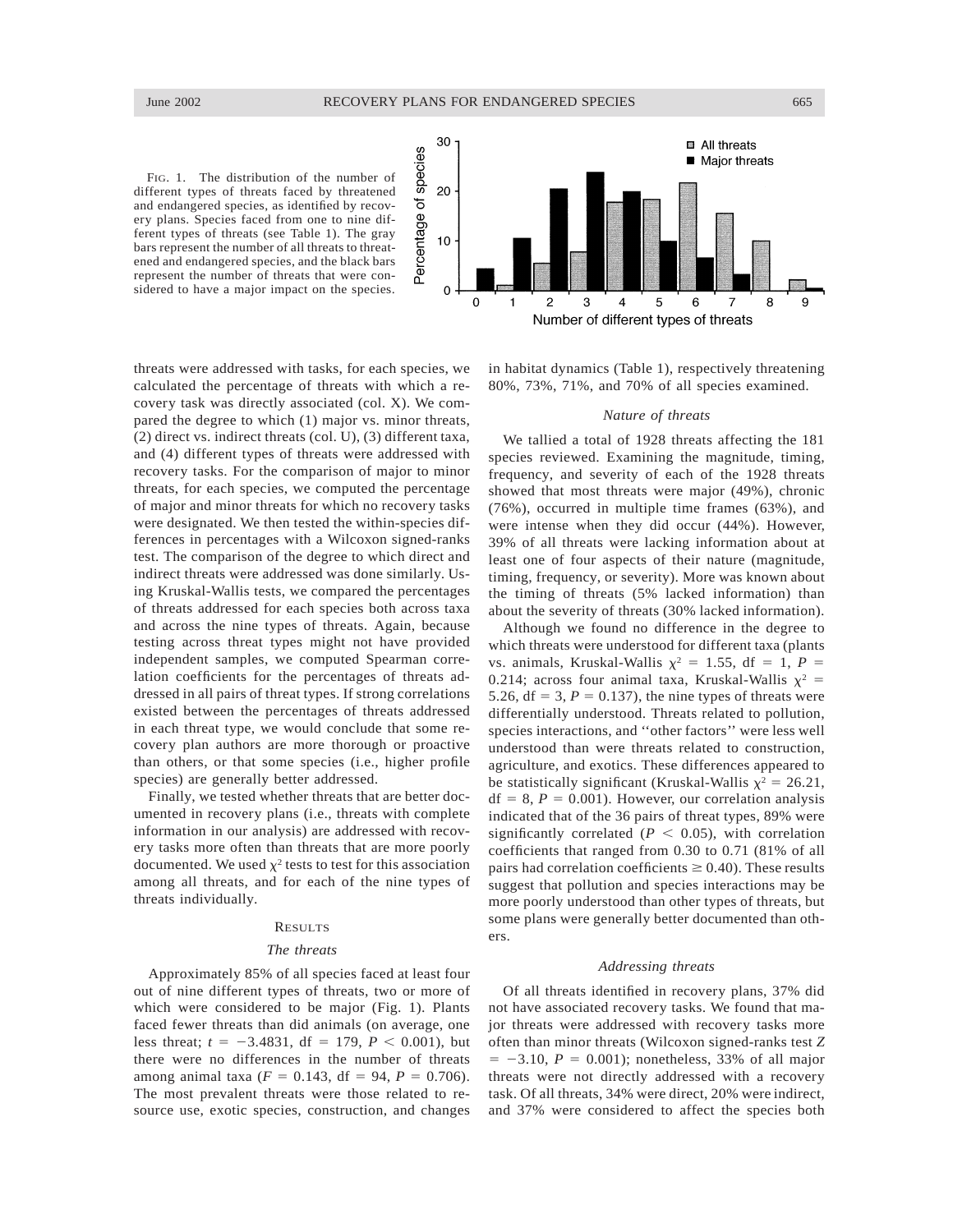

FIG. 2. The relationship between how well threats were documented and addressed in threatened and endangered species recovery plans and the type of threat. Bars represent the percentage of threats, with complete or incomplete information, that were assigned at least one task to promote the species' recovery. Evaluators assessed the nature of all threats cited in USFWS recovery plans for 181 threatened and endangered species. If a plan contained information about the magnitude, frequency, timing, and severity of a threat, complete information about the nature of that threat was said to have been provided. Otherwise, the information provided was said to have been incomplete. Asterisks above the bars depict the significance of  $x^2$  tests (\**P* < 0.05; \*\**P* < 0.001).

directly and indirectly (with the remainder ''unknown''). Interestingly, direct and indirect threats were addressed to a similar extent (Wilcoxon signed-ranks test  $Z = -1.26$ ,  $P = 0.897$ ). Threats to plants and animals were also addressed to a similar extent (Kruskal-Wallis  $\chi^2 = 3.15$ , df = 1, *P* = 0.076), as were threats to the four taxa of animals (Kruskal-Wallis  $\chi^2$  $= 4.14$ , df  $= 3$ ,  $P = 0.247$ .

Recovery plans addressed different types of threats to different degrees (Kruskal-Wallis  $\chi^2$  = 39.82, df = 8,  $P < 0.001$ ). Threats from exotics were addressed more frequently than other threats (80% of the threats from exotics were addressed, compared to 50–67% for all other types of threats). Threats from construction, agriculture, water diversion, and ''other factors'' were least often addressed. However, testing across the nine types of threats did not provide independent samples, so we computed Spearman correlation coefficients for all pairs of threat types. Of the 36 pairs, 36% were significantly correlated ( $P < 0.05$ ), with correlation coefficients that ranged from 0.23 to 0.47. These relatively weak correlations indicated that the degree to which threats were addressed was indeed threat-specific, and unlikely to depend on the recovery plan authors or species.

Threats that were better documented in recovery plans (i.e., threats with complete information in our analysis) were addressed with recovery tasks more often (66% addressed) than threats that were more poorly understood (55% addressed) ( $\chi^2 = 21.14$ , df = 1, *P* < 0.001). This differential varied with the type of threat and was strongest for threats related to resource use, water diversions, and pollution (Fig. 2). Ideally, each threat would be analyzed independently, but because species faced multiple threats, individual threats could not be considered independent samples. The bias due to such lack of independence should be manifest as plan dependence in the degree to which threats were addressed. However, the correlation analysis that we presented here provided little evidence for such a bias. Thus neither the general quality of a plan nor the effort put into the plan by its authors is likely to be driving the relationship that we found between the understanding of threats and the degree to which threats were addressed.

### **DISCUSSION**

Most threats listed in recovery plans are chronic, have occurred over a long time period, and are intense when they do occur. In addition, most species face multiple major threats rather than single major threats. The recovery of species under such conditions is likely to be quite difficult. Some species with single major threats that have proven relatively feasible to address have shown signs of recovery. Both Bald Eagles (*Haliaeetus leucocephalus*) and Peregrine Falcons (*Falco peregrinus*) have recovered largely due to the banning of the pesticide dichlorodiphenyltrichloroethane (DDT). Likewise, gray wolves (*Canus lupis*) have been successfully reintroduced to Yellowstone National Park in the absence of hunting and trapping. Such examples of species facing a single major threat are, according to our analysis, rather unusual among threatened and endangered species.

Although the threats to species are usually known (Schemske et al. 1994, Tear et al. 1995, Wilcove et al. 1998), we found that basic information about the nature of these threats was often lacking in recovery plans. For example, plans often lacked information about whether threats were major or minor, when and how often they occurred, and how severely they affected the species when they did occur. With such a lack of in-